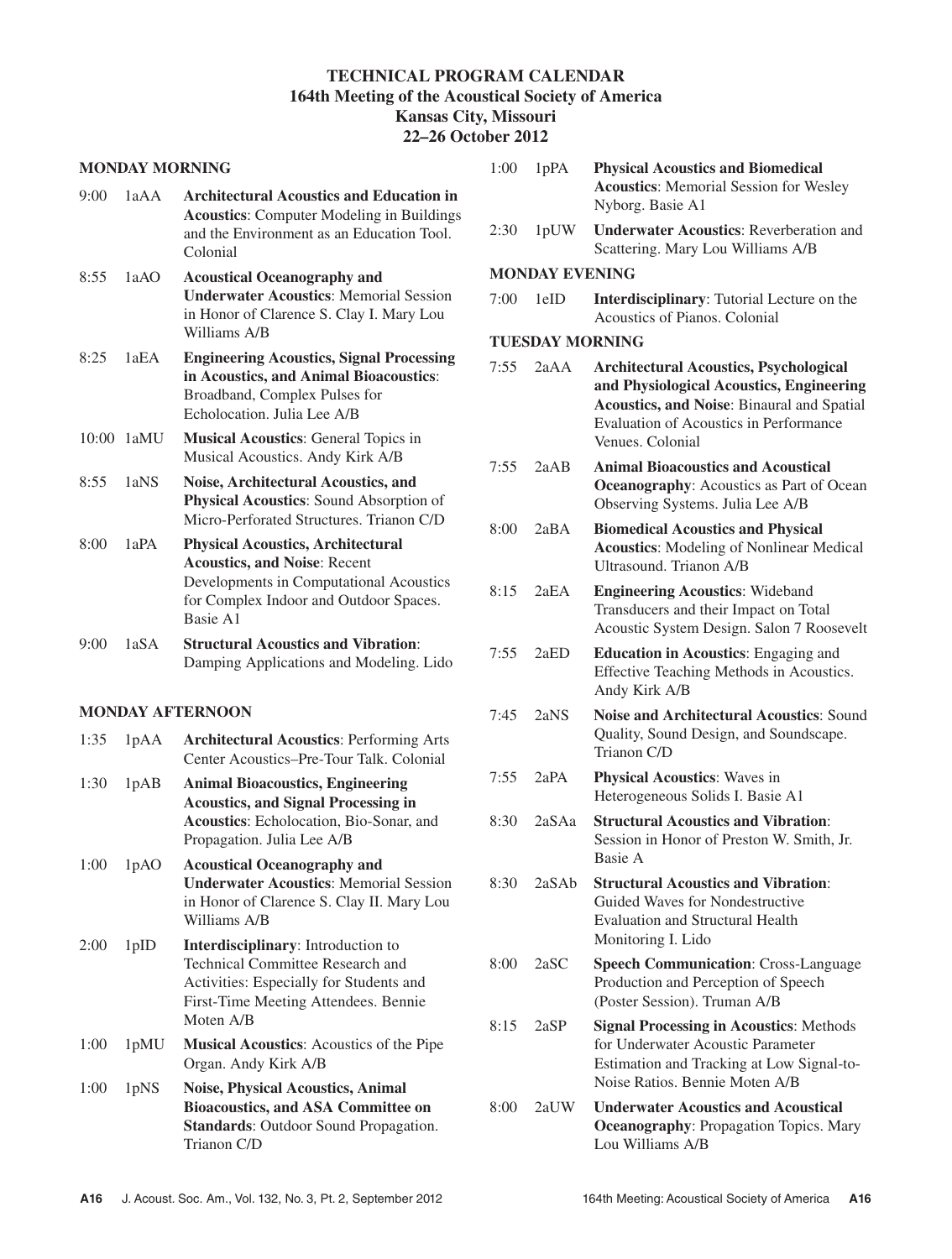# **TUESDAY AFTERNOON**

| 1:00              | 2pAA  | <b>Architectural Acoustics: Coordination</b><br>of Architectural and Sound System Design<br>in the Built Environment. Colonial                  |  |
|-------------------|-------|-------------------------------------------------------------------------------------------------------------------------------------------------|--|
| 1:00              | 2pAB  | <b>Animal Bioacoustics:</b> Arctic Bioacoustics.<br>Julia Lee A/B                                                                               |  |
| 1:00              | 2pBA  | <b>Biomedical Acoustics and Signal</b><br>Processing in Acoustics: Biomedical<br>Applications of Acoustic Standing Waves.<br>Trianon A/B        |  |
| 1:30              | 2pEA  | <b>Engineering Acoustics: General Topics.</b><br>Salon 7 Roosevelt                                                                              |  |
| 1:00              | 2pED  | <b>Education in Acoustics:</b> Take 5's. Andy<br>Kirk A/B                                                                                       |  |
| 2:00              | 2pMU  | <b>Musical Acoustics and Education in</b><br><b>Acoustics:</b> Teaching Musical Acoustics to<br>Non-Science Majors. Andy Kirk A/B               |  |
| 1:30              | 2pNS  | <b>Noise and Architectural Acoustics:</b><br>Soundscape Workshop. Trianon C/D                                                                   |  |
| 1:00              | 2pPA  | <b>Physical Acoustics:</b> Waves in<br>Heterogeneous Solids II. Basie A1                                                                        |  |
| 1:00              | 2pSA  | <b>Structural Acoustics and Vibration:</b><br>Guided Waves for Nondestructive<br><b>Evaluation and Structural Health</b><br>Monitoring II. Lido |  |
| 1:00              | 2pSC  | <b>Speech Communication: Speech</b><br>Perception I: Vowels and Consonants<br>(Poster Session). Truman A/B                                      |  |
| 1:10              | 2pSPa | <b>Signal Processing in Acoustics: Cognitive</b><br>Approaches to Acoustic Signal Processing.<br>Lester Young A                                 |  |
| 3:25              | 2pSPb | <b>Signal Processing in Acoustics: Acoustics for</b><br>Forensics and Identification. Lester Young A                                            |  |
| 1:30              | 2pUW  | <b>Underwater Acoustics: Parabolic Equation</b><br>Methods and Comparisons. Mary Lou<br>Williams A/B                                            |  |
| WEDNESDAY MORNING |       |                                                                                                                                                 |  |
| 8:00              | 3aAA  | <b>Architectural Acoustics and Noise:</b>                                                                                                       |  |

- Advancements and Best Practices in Instrumentation for Architectural Acoustics and Noise. Colonial
- 8:55 3aAB **Animal Bioacoustics**: Vocalization, Hearing, and Response in Non-Human Vertebrates I. Julia Lee A/B
- 11:00 3aAO **Acoustical Oceanography**: Acoustical Oceanography Prize Lecture. Mary Lou Williams A/B
- 7:55 3aBA **Biomedical Acoustics and Signal Processing in Acoustics**: Measurement of Material Properties Using Wave Propagation Methods. Trianon A/B

| 8:00 | 3aEA           | <b>Engineering Acoustics and ASA</b><br><b>Committee on Standards: Sound Intensity</b><br>Measurements, Bennie Moten A/B     |
|------|----------------|------------------------------------------------------------------------------------------------------------------------------|
|      | 10:00 3aEDa    | <b>Education in Acoustics: Hands-On</b><br>Acoustic Demonstrations for Middle-School<br>Students, Basie A                    |
|      | 10:00 3aEDb    | <b>Education in Acoustics: Undergraduate</b><br>Research Exposition (Poster Session). Basie<br>Foyer                         |
| 7:55 | 3aMU           | <b>Musical Acoustics:</b> Physics of the Blues.<br>Basie A1                                                                  |
| 8:00 | 3aNS           | <b>Noise, Physical Acoustics, and Structural</b><br><b>Acoustics and Vibration: Launch Vehicle</b><br>Acoustics. Trianon C/D |
| 8:00 | 3aPA           | Physical Acoustics: Thermoacoustics,<br>Physics, and More. Lester Young A                                                    |
| 8:30 | 3aPP           | <b>Psychological and Physiological</b><br><b>Acoustics: Perception and Models.</b><br>Salon 7 Roosevelt                      |
|      | $10:15$ $3aSA$ | <b>Structural Acoustics and Vibration:</b><br>Structural Acoustics Optimization. Lido                                        |
| 8:00 | 3aSC           | <b>Speech Communication: Speech</b><br>Production I: Segments and<br>Suprasegmentals (Poster Session). Truman<br>A/B         |
| 8:10 | 3aUW           | <b>Underwater Acoustics and Signal</b><br><b>Processing in Acoustics: Random Matrix</b><br>Theory. Mary Lou Williams A/B     |

### **WEDNESDAY AFTERNOON**

| 1:00 | 3pAB              | <b>Animal Bioacoustics: Vocalization,</b><br>Hearing, and Response in Non-Human<br>Vertebrates II. Julia Lee A/B                                                        |
|------|-------------------|-------------------------------------------------------------------------------------------------------------------------------------------------------------------------|
| 1:00 | 3pBA              | <b>Biomedical Acoustics: Best Student Paper</b><br>Award Poster Session. Truman A/B                                                                                     |
| 1:30 | 3pED              | <b>Education in Acoustics: Acoustics</b><br>Education Prize Lecture. Basie A1                                                                                           |
| 1:30 | 3pID              | <b>Interdisciplinary:</b> Hot Topics in Acoustics.<br>Colonial                                                                                                          |
| 1:00 | 3 <sub>p</sub> NS | Noise, ASA Committee on Standards, and<br><b>Psychological and Physiological Acoustics:</b><br>Passive and Active Noise Reduction in<br>Hearing Protection. Trianon C/D |
| 1:15 | 3pUW              | <b>Underwater Acoustics and Signal</b><br>Processing in Acoustics: Advances in<br>Underwater Acoustic Communication. Mary<br>Lou Williams A/B                           |

### **WEDNESDAY EVENING**

5:30 3eED **Education in Acoustics and Women in Acoustics**: Listen Up and Get Involved. Basie A